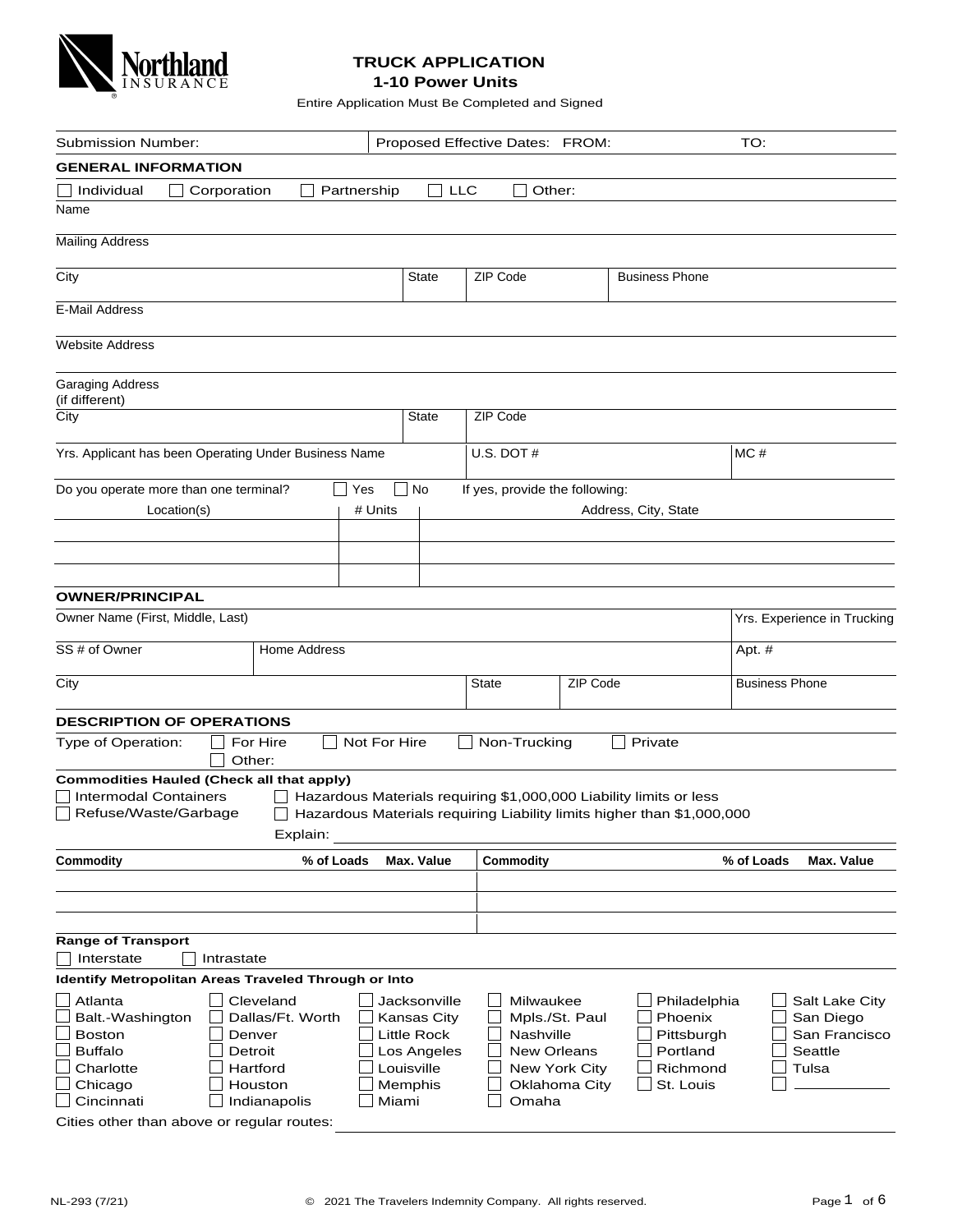| <b>Percent of Loads:</b>                                                                          |                         |  |                                                                                                                                                                                                                                                                                                                                    |                            |                    |                                           |                                        |
|---------------------------------------------------------------------------------------------------|-------------------------|--|------------------------------------------------------------------------------------------------------------------------------------------------------------------------------------------------------------------------------------------------------------------------------------------------------------------------------------|----------------------------|--------------------|-------------------------------------------|----------------------------------------|
| DE and MD policies:                                                                               |                         |  | 0 - 100 Miles<br>101 Miles $+$                                                                                                                                                                                                                                                                                                     |                            |                    |                                           |                                        |
| ME and VT policies:                                                                               |                         |  | $201$ Miles $+$<br>0 - 200 Miles ________                                                                                                                                                                                                                                                                                          |                            |                    |                                           |                                        |
| 0 - 75 Miles<br>76 - 300 Miles<br>All other states:<br>$301$ Miles + $\_\_\_\_\_\_\_\_\_\_\_\_\_$ |                         |  |                                                                                                                                                                                                                                                                                                                                    |                            |                    |                                           |                                        |
|                                                                                                   |                         |  | Longest Trip One Way: _______<br>Miles                                                                                                                                                                                                                                                                                             |                            |                    |                                           |                                        |
| Yes                                                                                               | No<br>$\vert \ \ \vert$ |  | 1. Are filings required? If yes, complete Filing Information form.                                                                                                                                                                                                                                                                 |                            |                    |                                           |                                        |
|                                                                                                   | $\vert \ \ \vert$       |  | 2. Do you act as a freight-broker or freight-forwarder or arrange loads for others in your name or a different                                                                                                                                                                                                                     |                            |                    |                                           |                                        |
|                                                                                                   |                         |  | $MC \#$                                                                                                                                                                                                                                                                                                                            |                            |                    |                                           |                                        |
|                                                                                                   |                         |  | Indicate % of loads brokered by you to others:                                                                                                                                                                                                                                                                                     |                            |                    |                                           |                                        |
|                                                                                                   | $\vert \ \ \vert$       |  | 3. In circumstances where you are unable to accept a load (i.e. high capacity, unit down, etc.) do you hand<br>off/refer loads to others? If yes:                                                                                                                                                                                  |                            |                    |                                           |                                        |
|                                                                                                   |                         |  | Is your name on the bill of lading or shipping documents?<br>a.                                                                                                                                                                                                                                                                    |                            |                    |                                           |                                        |
|                                                                                                   |                         |  | b. Do you obtain payment/financial gain from loads referred to others?                                                                                                                                                                                                                                                             |                            |                    |                                           |                                        |
|                                                                                                   | $\Box$                  |  | Is there a written agreement? If yes, attach a copy.<br>C.                                                                                                                                                                                                                                                                         |                            |                    |                                           |                                        |
|                                                                                                   |                         |  | d. Indicate % of loads referred: __________                                                                                                                                                                                                                                                                                        |                            |                    |                                           |                                        |
|                                                                                                   | $\Box$                  |  | 4. Is all equipment operated under the applicant's authority scheduled on the application?<br>If no, explain: <u>substantial and the set of the set of the set of the set of the set of the set of the set of the set of the set of the set of the set of the set of the set of the set of the set of the set of the set of th</u> |                            |                    |                                           |                                        |
|                                                                                                   |                         |  | 5. Is all owned equipment scheduled on this application?                                                                                                                                                                                                                                                                           |                            |                    |                                           |                                        |
|                                                                                                   |                         |  | If no, explain:                                                                                                                                                                                                                                                                                                                    |                            |                    |                                           |                                        |
|                                                                                                   | $\mathsf{L}$            |  | 6. a. Do you lease your power units to others?                                                                                                                                                                                                                                                                                     |                            |                    |                                           |                                        |
|                                                                                                   | $\vert \ \ \vert$       |  | b. Do you lease your trailers to others?                                                                                                                                                                                                                                                                                           |                            |                    |                                           |                                        |
|                                                                                                   |                         |  | If yes, who must provide primary liability coverage?<br>∣∣You<br>C.                                                                                                                                                                                                                                                                | Lessee                     |                    |                                           |                                        |
|                                                                                                   |                         |  | 7. Do other motor carriers or owner-operators haul for you?<br>If yes, complete questions below, complete Hired Autos Application Supplement and attach copy of<br>lease agreement. If no, skip to question #8.                                                                                                                    |                            |                    |                                           |                                        |
|                                                                                                   |                         |  | A. Name on the Bill of Lading:<br>∣ ∣Yours<br>Others                                                                                                                                                                                                                                                                               |                            |                    |                                           |                                        |
|                                                                                                   |                         |  | B. On what basis are they leased?                                                                                                                                                                                                                                                                                                  |                            | Permanent<br>Basis |                                           | $\Box$ Temporary/<br><b>Trip Basis</b> |
|                                                                                                   |                         |  | C. Provide annual cost of hire or # of trips                                                                                                                                                                                                                                                                                       |                            |                    |                                           |                                        |
|                                                                                                   |                         |  | D. Are vehicles leased with driver?                                                                                                                                                                                                                                                                                                | $\Box$ Yes                 | $\Box$ No          | $\mathsf{\neg\mathsf{Yes}}$               | ∣No                                    |
|                                                                                                   |                         |  | E. Are leased vehicles included in this application for insurance?<br>(1) If yes, do you require leased vehicle owners to purchase<br>non-trucking liability coverage?                                                                                                                                                             | $\Box$ Yes<br>$\sqcup$ Yes | No<br>$\Box$ No    | $\mathsf{\neg\mathsf{Yes}}$<br>$\Box$ Yes | ∐ No<br>$\Box$ No                      |
|                                                                                                   |                         |  | $(2)$ If no:<br>a. Is there a written lease agreement stating the lessor will<br>provide primary auto liability coverage while leased to you?                                                                                                                                                                                      | $\Box$ Yes                 | $\Box$ No          | $\Box$ Yes                                | $\Box$ No                              |
|                                                                                                   |                         |  | b. Limit of Liability required:                                                                                                                                                                                                                                                                                                    | \$                         |                    | \$                                        |                                        |
|                                                                                                   |                         |  | c. Do you secure evidence the lessor has primary auto liability<br>coverage?                                                                                                                                                                                                                                                       | $\Box$ Yes                 | $\Box$ No          | $\Box$ Yes                                | $\Box$ No                              |
|                                                                                                   |                         |  | d. Does the lease state that the lessor agrees to provide you with<br>30 days advance notice if their insurance coverage is being<br>cancelled or reduced?                                                                                                                                                                         | $\Box$ Yes                 | $\Box$ No          | $\Box$ Yes                                | No                                     |
|                                                                                                   |                         |  | (3) Do you require Owner Operators to purchase Workers<br>Compensation or Occupational Accident coverage?                                                                                                                                                                                                                          | ∐ Yes                      | $\Box$ No          | $\Box$ Yes                                | ∣ ∣No                                  |
|                                                                                                   |                         |  | 8. Do you pull doubles or triples?                                                                                                                                                                                                                                                                                                 |                            |                    |                                           |                                        |
|                                                                                                   |                         |  | 9. Do you engage in any residential deliveries?                                                                                                                                                                                                                                                                                    |                            |                    |                                           |                                        |
|                                                                                                   |                         |  |                                                                                                                                                                                                                                                                                                                                    |                            |                    |                                           |                                        |
|                                                                                                   |                         |  | 10. Is any portion of your operation seasonal? If yes, explain: ___________________________________                                                                                                                                                                                                                                |                            |                    |                                           |                                        |
|                                                                                                   | $\mathbf{I}$            |  | 11. a. Do you use any team, hot seat, slip seating or relay driver operations?                                                                                                                                                                                                                                                     |                            |                    |                                           |                                        |
|                                                                                                   |                         |  | Do you use owner operators as part of team driving?<br>b.                                                                                                                                                                                                                                                                          |                            |                    |                                           |                                        |
|                                                                                                   |                         |  | 12. Do you allow passengers other than company employees? If yes, attach copy of passenger program or                                                                                                                                                                                                                              |                            |                    |                                           |                                        |
|                                                                                                   |                         |  | explain program (frequency, requirements), etc.                                                                                                                                                                                                                                                                                    |                            |                    |                                           |                                        |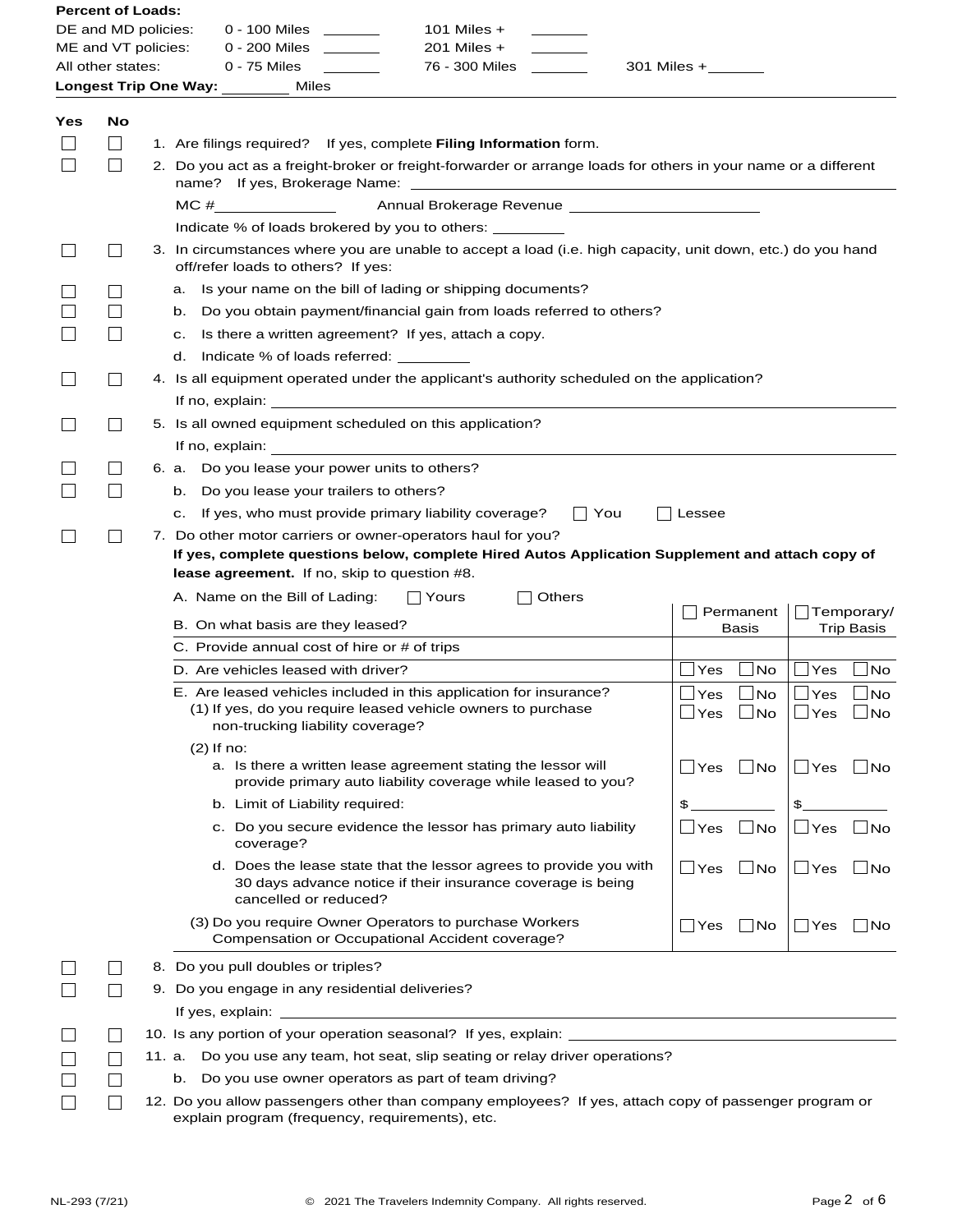| Yes | <b>No</b> |                                                                                                                                                                                                                                                                           |
|-----|-----------|---------------------------------------------------------------------------------------------------------------------------------------------------------------------------------------------------------------------------------------------------------------------------|
|     |           | 13. Do you operate mobile equipment subject to compulsory or financial responsibility law or other motor<br>vehicle insurance law in the state where it is licensed or principally garaged? If yes, and need Liability<br>Coverage, complete Mobile Equipment Supplement. |
|     |           | 14. Do you require use of escort vehicles?                                                                                                                                                                                                                                |
|     |           | If yes, and escort vehicles are not included in this application for insurance, provide the name of the<br>insurance carrier, policy number and auto liability limits.                                                                                                    |
|     |           | If yes and the escort vehicles are <b>included</b> in this application, drivers of escort vehicles should be listed in<br>the Driver information section.                                                                                                                 |
|     |           | 15. Do you haul over size, over weight loads?                                                                                                                                                                                                                             |
|     |           | If yes, explain:                                                                                                                                                                                                                                                          |
|     |           | 16. Do you haul to/from well drilling sites or mines? If yes:                                                                                                                                                                                                             |
|     |           | List commodities hauled:<br>a.                                                                                                                                                                                                                                            |
|     |           | Percent of loads these commodities represent for your business:<br>b.                                                                                                                                                                                                     |
|     |           | Use N-3077 if additional space is needed for Driver Information, Insurance History, Schedule of Autos or Additional Interests.                                                                                                                                            |

## **DRIVER INFORMATION**

Must be Completed for All Drivers

| <b>Driver Name</b><br>(Last, First, Middle) | Date of Birth | <b>License Number</b> | Yrs. Driving # Yrs. Driving \$ | Date of Hire | Ħ<br><b>Accidents</b> |
|---------------------------------------------|---------------|-----------------------|--------------------------------|--------------|-----------------------|
|                                             |               |                       |                                |              |                       |
|                                             |               |                       |                                |              |                       |
|                                             |               |                       |                                |              |                       |

## **DRIVER EMPLOYMENT HISTORY**

If you have not had insurance for the past two years in your name, provide three years employment history for each driver. (Use form TF-079 for additional drivers.) Do not indicate "self-employed" unless you have had insurance in your name.

| <b>Driver Name</b><br>(Last, First, Middle) | <b>Prior Employment and Full Address</b> | Dates of<br>Employment | Type<br>of Unit |
|---------------------------------------------|------------------------------------------|------------------------|-----------------|
|                                             |                                          |                        |                 |
|                                             |                                          |                        |                 |
|                                             |                                          |                        |                 |

## **DRIVER HIRING, TRAINING AND SAFETY**

1. Which of the following is part of your driver screening/hiring

|    | vinion of the following is part of your driver screening/hiring process:                       |           |                                                                 |
|----|------------------------------------------------------------------------------------------------|-----------|-----------------------------------------------------------------|
|    | Employment background check                                                                    |           | $\Box$ Pre-employment drug test                                 |
|    | Criminal background check                                                                      | Road test |                                                                 |
|    | Motor vehicle record (MVR) review                                                              |           | $\Box$ Pre-employment Screening Program (PSP) Report from FMCSA |
| 2. | Which of the following is part of your driver performance management process:                  |           |                                                                 |
|    | Annual review of driver's driving record (MVR)                                                 |           | $\Box$ Review of electronic driver data (telematics)            |
|    | Periodic review of driver and vehicle out-of service                                           |           | $\Box$ Incentives for violation-free and accident-free driving  |
|    | violations                                                                                     |           | $\Box$ Formal corrective action procedures                      |
|    | Periodic review of accidents/incidents                                                         |           | Driver safety training                                          |
|    | 3. Do you adhere to a written vehicle inspection and maintenance program? $\Box$ Yes $\Box$ No |           |                                                                 |
|    | If yes, explain or attach program:                                                             |           |                                                                 |

similar operations?  $\quad \Box$  Yes  $\quad \Box$  No 4. Are your trucks equipped with technology that enables platooning, semi-autonomous, autonomous operations, or other If yes, explain: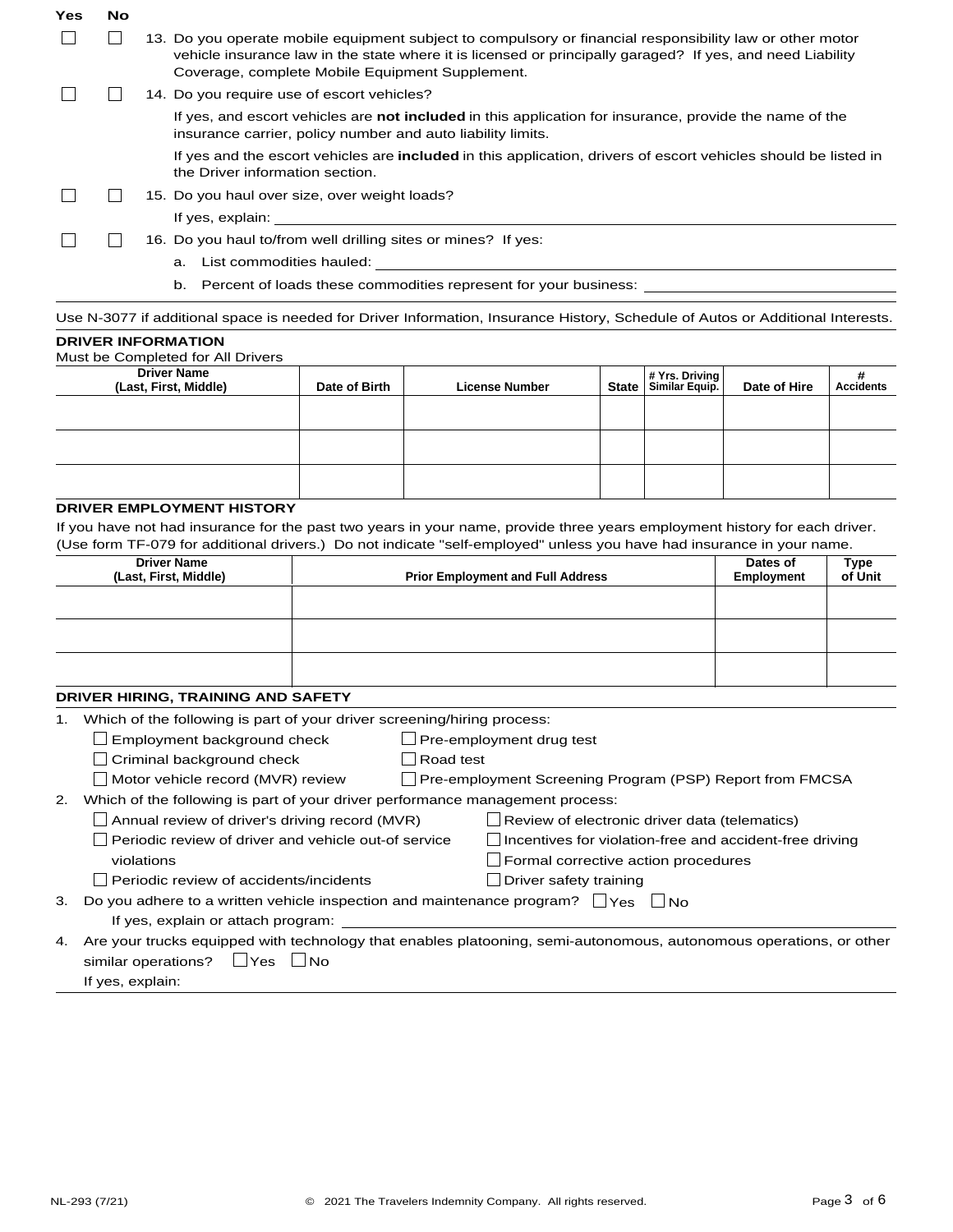#### **MILEAGE - Actual and Estimated**

|                       |                                              | <b>Units</b>                                         | <b>Mileage Per Unit</b>                                                            | <b>Total Mileage</b> |  |  |  |  |  |  |
|-----------------------|----------------------------------------------|------------------------------------------------------|------------------------------------------------------------------------------------|----------------------|--|--|--|--|--|--|
|                       | Past 12 Months                               |                                                      |                                                                                    |                      |  |  |  |  |  |  |
| <b>Next 12 Months</b> |                                              |                                                      |                                                                                    |                      |  |  |  |  |  |  |
|                       | <b>INSURANCE HISTORY AND LOSS EXPERIENCE</b> |                                                      |                                                                                    |                      |  |  |  |  |  |  |
| 1.                    |                                              |                                                      | Has an insurance company cancelled or non renewed your policy in the last 3 years? |                      |  |  |  |  |  |  |
|                       |                                              | (Missouri Applicants - Do not answer this question.) |                                                                                    |                      |  |  |  |  |  |  |
|                       | □ Yes      No                                | If yes, explain:                                     |                                                                                    |                      |  |  |  |  |  |  |
| 2.                    |                                              |                                                      | Prior years insurance under business name with: Primary Auto Liability: _____      |                      |  |  |  |  |  |  |
|                       |                                              |                                                      | Non-Trucking Auto Liability: _____                                                 |                      |  |  |  |  |  |  |

3. List the corporation, LLC or trade name along with MC and DOT numbers you (or if the insured is an LLC or corporation, its principals) have done business under in the past 3 years:

Company Names and MC and DOT numbers:

Insurance Provider(s):

**\*Coverage Type: P=Phys. Dmg. C=Cargo L=Prim. Liab. N=Non-Trk. Liab. GL=Genl Liab. IM=Inland Marine EXPERIENCE INFORMATION** - Provide currently valued (must be value dated within the last 3 months) Insurance Company produced detailed loss and experience auto liability, physical damage and cargo loss runs as required.

| <b>Prior Carrier Effective Dates</b> | <b>Prior Carrier Name</b> | <b>Policy Number</b> | $\left \begin{array}{cc} \text{Coverage} \\ \text{Type*} \end{array}\right $ # Units $\left \begin{array}{cc} \text{#} \\ \text{Losses} \end{array}\right $ |  |
|--------------------------------------|---------------------------|----------------------|-------------------------------------------------------------------------------------------------------------------------------------------------------------|--|
| to                                   |                           |                      |                                                                                                                                                             |  |
| to                                   |                           |                      |                                                                                                                                                             |  |
| to                                   |                           |                      |                                                                                                                                                             |  |

## **SCHEDULE OF AUTOS**

All units you own or are leased to you must be scheduled and insured if filings are to be made. If you have more than 10 power units, complete form N-2379, Fleet Application (or state equivalent).

To ensure Electronics (as defined by the policy), along with tarps, chains or binders are covered, include the value in each auto's stated value.

Finance Value Coverage - The Stated Limit of each auto must be equal to or greater than the outstanding financial obligation for that auto in order for the Finance Value Coverage to apply.

| No.                                                                              | Unit ID | Year | Make | Vehicle Type*                                                              | <b>VIN Number</b>                                                                | <b>Stated Limit</b> | Radius                                                                     |  |
|----------------------------------------------------------------------------------|---------|------|------|----------------------------------------------------------------------------|----------------------------------------------------------------------------------|---------------------|----------------------------------------------------------------------------|--|
| GVW/GCW                                                                          |         |      |      | Ownership:                                                                 | Employee Owned<br>Owned<br><b>Leased Without Driver</b>                          |                     | Leased w/ Driver Incl. Non-Trucking<br>Leased w/ Driver Excl. Non-Trucking |  |
| No.                                                                              | Unit ID | Year | Make | Vehicle Type*                                                              | <b>VIN Number</b>                                                                | <b>Stated Limit</b> | Radius                                                                     |  |
| GVW/GCW<br>Employee Owned<br>Ownership:<br>Owned<br><b>Leased Without Driver</b> |         |      |      | Leased w/ Driver Incl. Non-Trucking<br>Leased w/ Driver Excl. Non-Trucking |                                                                                  |                     |                                                                            |  |
| No.                                                                              | Unit ID | Year | Make | Vehicle Type*                                                              | <b>VIN Number</b>                                                                | <b>Stated Limit</b> | Radius                                                                     |  |
| GVW/GCW                                                                          |         |      |      | Ownership:                                                                 | Owned<br><b>Employee Owned</b><br>$\blacksquare$<br><b>Leased Without Driver</b> |                     | Leased w/ Driver Incl. Non-Trucking<br>Leased w/ Driver Excl. Non-Trucking |  |
| No.                                                                              | Unit ID | Year | Make | Vehicle Type*                                                              | <b>VIN Number</b>                                                                | <b>Stated Limit</b> | Radius                                                                     |  |
| GVW/GCW                                                                          |         |      |      | Ownership:                                                                 | <b>Employee Owned</b><br>Owned<br>Leased Without Driver                          |                     | Leased w/ Driver Incl. Non-Trucking<br>Leased w/ Driver Excl. Non-Trucking |  |
| No.                                                                              | Unit ID | Year | Make | Vehicle Type*                                                              | <b>VIN Number</b>                                                                | <b>Stated Limit</b> | Radius                                                                     |  |
| GVW/GCW                                                                          |         |      |      | Ownership:                                                                 | Owned<br><b>Employee Owned</b><br><b>Leased Without Driver</b>                   |                     | Leased w/ Driver Incl. Non-Trucking<br>Leased w/ Driver Excl. Non-Trucking |  |

# **\*Vehicle Type Legend**

| CCT - Car Carrier Trailer    | FLT - Flat Bed           | PUP - Pup Trailer             | TAL - Tanker LPG                        |
|------------------------------|--------------------------|-------------------------------|-----------------------------------------|
| CON - Container (Intermodal) | HOP - Hopper/Grain       | SEM - Semi Trailer            | TAP - Tanker Pneumatic/Dry Bulk         |
| CUS - Curtain Side           | LWF - Live/Walking/Floor | <b>SRT - Showroom Trailer</b> | TAO - Tanker-Other                      |
| DOL - Dolly, Con Gear        | LIV - Livestock          | TAN - Tandem                  | NOC - Trailers Not Otherwise Classified |
| DRP - Drop Deck, Gooseneck   | $LOG - Log$              | TAT - Tank Trailer            | TRC - Tractors                          |
| DPS - Dump Side              | LOW - Lowboy             | TAA - Tanker Asphalt/Hot Oil  | <b>TRK-Trucks</b>                       |
| DPB - Dump Trailer (Bottom)  | MEQ - Mobile Equipment   | TAC - Tanker Chemical/Acid    | VAD - Van Trailer (Dry)                 |
| DPE - Dump Trailer (End)     | PUL - Pull Trailer       | TAG - Tanker Gasoline/Fuel    | REF - Van Trailer (Temp Control)        |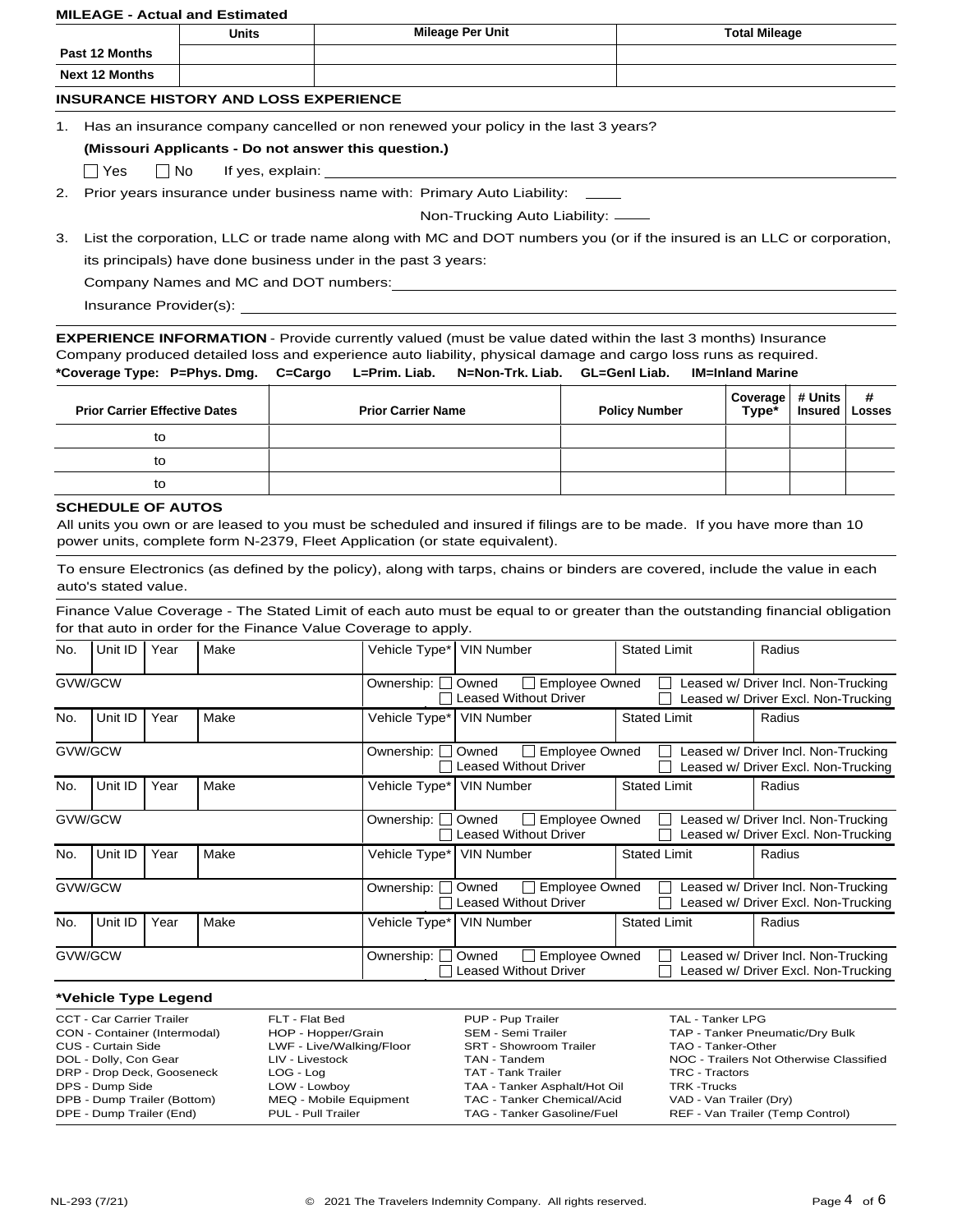# **ADDITIONAL INTERESTS**<br>Type\*: Al - Additional Insured

**Type\*:** AI - Additional Insured AL - Lessor; Additional Insured and Loss Payee LP - Loss Payee

|                  |                                                  | LI - Leased with Driver Including Non-Trucking                                                                                                                                                                                 |                                                  | LX - Leased with Driver Excluding Non-Trucking                                                                                                                                                                                                                                                                                                                                                                                                                                  |                                                                                                                  |                                        |                 |
|------------------|--------------------------------------------------|--------------------------------------------------------------------------------------------------------------------------------------------------------------------------------------------------------------------------------|--------------------------------------------------|---------------------------------------------------------------------------------------------------------------------------------------------------------------------------------------------------------------------------------------------------------------------------------------------------------------------------------------------------------------------------------------------------------------------------------------------------------------------------------|------------------------------------------------------------------------------------------------------------------|----------------------------------------|-----------------|
| Unit #           | Type*                                            | Name                                                                                                                                                                                                                           |                                                  | <b>Address</b>                                                                                                                                                                                                                                                                                                                                                                                                                                                                  | City                                                                                                             | <b>State</b>                           | <b>ZIP Code</b> |
|                  |                                                  |                                                                                                                                                                                                                                |                                                  |                                                                                                                                                                                                                                                                                                                                                                                                                                                                                 |                                                                                                                  |                                        |                 |
|                  |                                                  |                                                                                                                                                                                                                                |                                                  |                                                                                                                                                                                                                                                                                                                                                                                                                                                                                 |                                                                                                                  |                                        |                 |
|                  |                                                  |                                                                                                                                                                                                                                |                                                  |                                                                                                                                                                                                                                                                                                                                                                                                                                                                                 |                                                                                                                  |                                        |                 |
|                  |                                                  |                                                                                                                                                                                                                                |                                                  |                                                                                                                                                                                                                                                                                                                                                                                                                                                                                 |                                                                                                                  |                                        |                 |
| <b>COVERAGES</b> |                                                  |                                                                                                                                                                                                                                |                                                  |                                                                                                                                                                                                                                                                                                                                                                                                                                                                                 |                                                                                                                  |                                        |                 |
|                  |                                                  | AUTO LIABILITY Limits: CSL                                                                                                                                                                                                     |                                                  |                                                                                                                                                                                                                                                                                                                                                                                                                                                                                 |                                                                                                                  |                                        |                 |
|                  |                                                  | LIABILITY FOR NON-TRUCKING USE                                                                                                                                                                                                 | Limits:                                          | $\overline{\phantom{a}}$ $\overline{\phantom{a}}$ $\overline{\phantom{a}}$ $\overline{\phantom{a}}$ $\overline{\phantom{a}}$ $\overline{\phantom{a}}$ $\overline{\phantom{a}}$ $\overline{\phantom{a}}$ $\overline{\phantom{a}}$ $\overline{\phantom{a}}$ $\overline{\phantom{a}}$ $\overline{\phantom{a}}$ $\overline{\phantom{a}}$ $\overline{\phantom{a}}$ $\overline{\phantom{a}}$ $\overline{\phantom{a}}$ $\overline{\phantom{a}}$ $\overline{\phantom{a}}$ $\overline{\$ |                                                                                                                  |                                        |                 |
|                  |                                                  | Leased to: and the state of the state of the state of the state of the state of the state of the state of the state of the state of the state of the state of the state of the state of the state of the state of the state of |                                                  |                                                                                                                                                                                                                                                                                                                                                                                                                                                                                 |                                                                                                                  |                                        |                 |
|                  |                                                  | NONOWNERSHIP LIABILITY                                                                                                                                                                                                         |                                                  |                                                                                                                                                                                                                                                                                                                                                                                                                                                                                 |                                                                                                                  |                                        |                 |
|                  | <b>HIRED AUTO LIABILITY</b>                      |                                                                                                                                                                                                                                |                                                  |                                                                                                                                                                                                                                                                                                                                                                                                                                                                                 |                                                                                                                  |                                        |                 |
|                  | <b>MEDICAL PAYMENTS</b>                          | REPORTING BASIS: □ Revenue □ Mileage □ Units                                                                                                                                                                                   | Limits:                                          |                                                                                                                                                                                                                                                                                                                                                                                                                                                                                 |                                                                                                                  |                                        |                 |
|                  |                                                  | DEDUCTIBLE REIMBURSEMENT                                                                                                                                                                                                       |                                                  | <b>Complete and Attach Supplement</b>                                                                                                                                                                                                                                                                                                                                                                                                                                           |                                                                                                                  |                                        |                 |
|                  |                                                  | <b>TRAILER INTERCHANGE</b>                                                                                                                                                                                                     |                                                  | Provide a Copy of Agreement                                                                                                                                                                                                                                                                                                                                                                                                                                                     |                                                                                                                  |                                        |                 |
|                  |                                                  | # of Power Units Under Agreement:                                                                                                                                                                                              |                                                  |                                                                                                                                                                                                                                                                                                                                                                                                                                                                                 | Maximum Trailer Value: ______________________                                                                    |                                        |                 |
|                  |                                                  | # Trailer Days per Power Unit Per Year:                                                                                                                                                                                        | $\frac{1}{\sqrt{1-\frac{1}{2}}\cdot\frac{1}{2}}$ |                                                                                                                                                                                                                                                                                                                                                                                                                                                                                 |                                                                                                                  |                                        |                 |
|                  |                                                  | PHYSICAL DAMAGE DEDUCTIBLES                                                                                                                                                                                                    |                                                  |                                                                                                                                                                                                                                                                                                                                                                                                                                                                                 |                                                                                                                  |                                        |                 |
|                  | $\Box$ Comprehensive                             |                                                                                                                                                                                                                                | OR                                               |                                                                                                                                                                                                                                                                                                                                                                                                                                                                                 |                                                                                                                  |                                        |                 |
| Collision        |                                                  |                                                                                                                                                                                                                                |                                                  |                                                                                                                                                                                                                                                                                                                                                                                                                                                                                 |                                                                                                                  |                                        |                 |
|                  |                                                  | HIRED AUTO PHYSICAL DAMAGE                                                                                                                                                                                                     |                                                  | <b>Complete and Attach Supplement</b>                                                                                                                                                                                                                                                                                                                                                                                                                                           |                                                                                                                  |                                        |                 |
| CARGO            |                                                  |                                                                                                                                                                                                                                |                                                  | Deductible: ______________________                                                                                                                                                                                                                                                                                                                                                                                                                                              |                                                                                                                  |                                        |                 |
|                  |                                                  | OPTIONAL CARGO COVERAGES: (Check all that apply)                                                                                                                                                                               |                                                  |                                                                                                                                                                                                                                                                                                                                                                                                                                                                                 |                                                                                                                  |                                        |                 |
|                  | □ Temperature Control<br>$\Box$ Aluminum, Copper |                                                                                                                                                                                                                                |                                                  | Electronics<br><b>Hard Liquor</b>                                                                                                                                                                                                                                                                                                                                                                                                                                               | <b>Hired Auto Cargo</b>                                                                                          |                                        |                 |
|                  |                                                  | Additional Earned Freight Increase Limit to \$5,000                                                                                                                                                                            |                                                  | Pharmaceuticals                                                                                                                                                                                                                                                                                                                                                                                                                                                                 |                                                                                                                  | Cost of Hire: The Solid State of Hire: |                 |
|                  |                                                  | <b>COMBINED DEDUCTIBLE</b>                                                                                                                                                                                                     | <b>RENTAL REIMBURSEMENT</b>                      |                                                                                                                                                                                                                                                                                                                                                                                                                                                                                 |                                                                                                                  | <b>DELUXE</b>                          |                 |
|                  |                                                  | Coverage included unless declined.                                                                                                                                                                                             | $\Box$ Selected Units OR $\Box$ All Units        |                                                                                                                                                                                                                                                                                                                                                                                                                                                                                 | Days of Coverage:                                                                                                | <b>COVERAGE</b>                        |                 |
|                  |                                                  | Decline Combined Deductible                                                                                                                                                                                                    | Amount Per Day: _______________                  |                                                                                                                                                                                                                                                                                                                                                                                                                                                                                 | 30<br>$\Box$ 120<br>$\Box$                                                                                       | <b>ENDORSEMENT</b>                     |                 |
|                  |                                                  | ROADSIDE ASSISTANCE AND TOWING COVERAGE                                                                                                                                                                                        |                                                  |                                                                                                                                                                                                                                                                                                                                                                                                                                                                                 |                                                                                                                  |                                        |                 |
|                  |                                                  | All eligible power units                                                                                                                                                                                                       | $\Box$ Selected power units                      |                                                                                                                                                                                                                                                                                                                                                                                                                                                                                 |                                                                                                                  |                                        |                 |
|                  | <b>GENERAL LIABILITY</b>                         |                                                                                                                                                                                                                                |                                                  | Complete and Attach GL Application Supplement                                                                                                                                                                                                                                                                                                                                                                                                                                   |                                                                                                                  |                                        |                 |
|                  |                                                  |                                                                                                                                                                                                                                |                                                  |                                                                                                                                                                                                                                                                                                                                                                                                                                                                                 | UNINSURED / UNDERINSURED MOTORISTS AND NO-FAULT OPTIONS - Quoting Purposes Only                                  |                                        |                 |
|                  |                                                  | $\Box$ UNINSURED MOTORISTS                                                                                                                                                                                                     |                                                  |                                                                                                                                                                                                                                                                                                                                                                                                                                                                                 |                                                                                                                  |                                        |                 |
|                  |                                                  | UNDERINSURED MOTORISTS                                                                                                                                                                                                         |                                                  |                                                                                                                                                                                                                                                                                                                                                                                                                                                                                 |                                                                                                                  |                                        |                 |
|                  |                                                  | $\Box$ PERSONAL INJURY PROTECTION                                                                                                                                                                                              | Limits:                                          |                                                                                                                                                                                                                                                                                                                                                                                                                                                                                 |                                                                                                                  |                                        |                 |
|                  |                                                  |                                                                                                                                                                                                                                |                                                  |                                                                                                                                                                                                                                                                                                                                                                                                                                                                                 | Coverage and limit choices in this section are for quoting purposes only. A separate Northland Insurance Company |                                        |                 |
|                  |                                                  |                                                                                                                                                                                                                                |                                                  |                                                                                                                                                                                                                                                                                                                                                                                                                                                                                 | Supplemental Uninsured Motorists/Underinsured Motorists and Personal Injury Protection Application(s) must be    |                                        |                 |
|                  |                                                  | completed and signed by the applicant when binding coverage.                                                                                                                                                                   |                                                  |                                                                                                                                                                                                                                                                                                                                                                                                                                                                                 |                                                                                                                  |                                        |                 |

For information about how Northland compensates its agents, brokers and program managers, please visit this website:

# **https://www.travelers.com/w3c/legal/Producer\_Compensation\_Disclosure.html**

If you prefer, you can call the following toll-free number: 1-866-904-8348. Or you can write to us at Northland Insurance Companies, c/o Law Department, One Tower Square, Hartford, CT 06183.